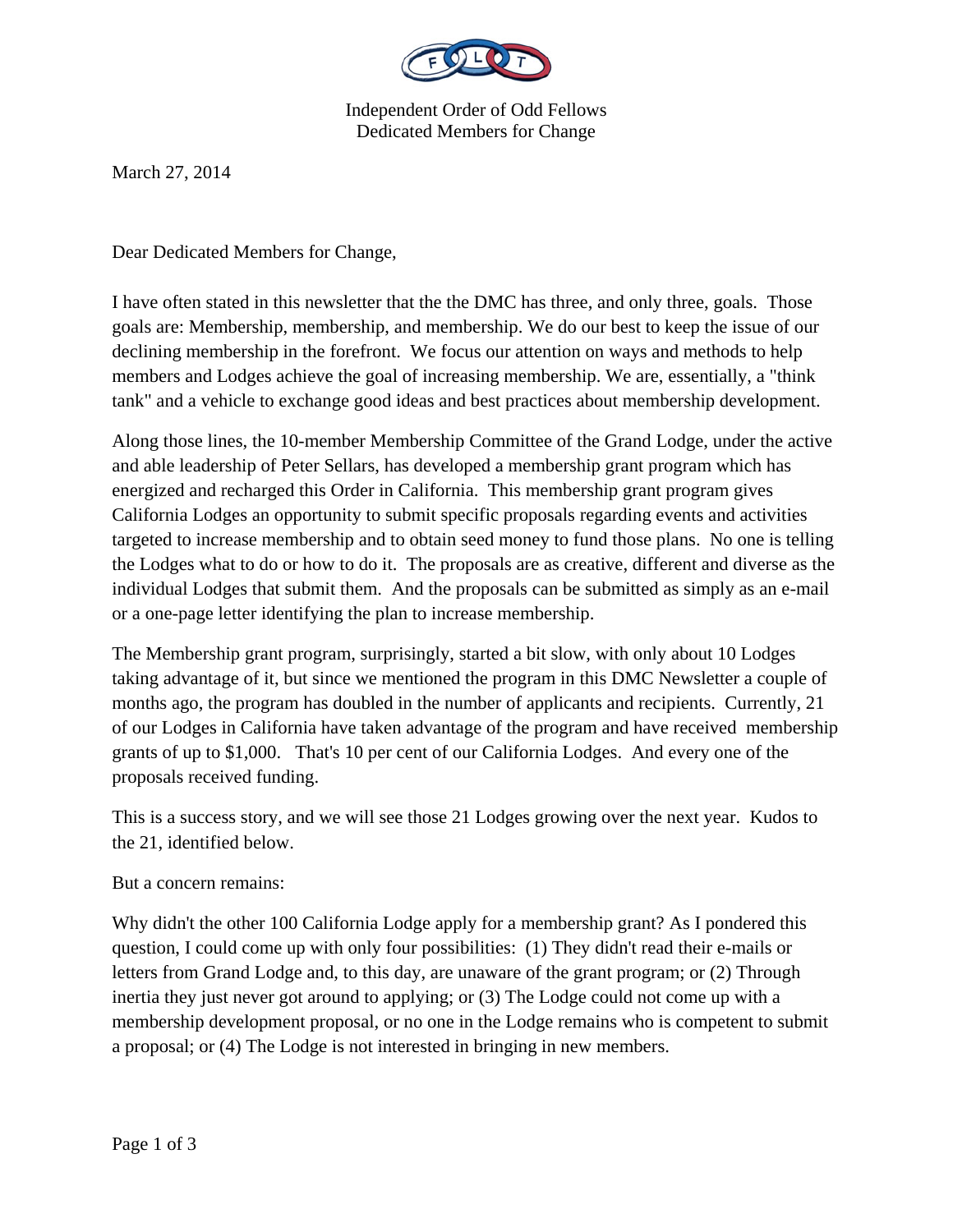

Independent Order of Odd Fellows Dedicated Members for Change

Assuming your Lodge may NOW be interested in submitted a proposal to the Membership Committee at this time, please feel free to so by e-mailing to Peter Sellars at ioofsf@earthlink.net. The request should include the among of funds sought (up to \$1,000) and a specific proposal for an activity or event that your Lodge wishes to do with the target of increasing your membership. It's that simple.

The following Lodges, so far, were awarded membership grants during the fiscal year. All 10 members of the membership committee evaluated each grant proposal and awarded the grants accordingly. Below, is a listing of the Lodges that were awarded the grants:

Page 2 of 3 Sycamore Lodge #129 \$950.00 Bay City Lodge #71 \$890.00 Petaluma Lodge #30 \$900.00 Morse Lodge #257 \$980.00 Euclid Lodge No. \$950.00 Grafton Lodge #293 \$750.00 Santa Paula Lodge # \$970.00 Stanislaus Lodge #170 \$1000.00 Saratoga Lodge #428 \$1000.00 Davis Lodge #169 \$980.00 Yerba Buena Lodge #15 \$970.00 Mountain View Lodge #244 \$950.00 California Lodge #1 \$970.00 Mission Peak Lodge #114 \$970.00 San Pablo Lodge #43 \$960.00 Berkeley Lodge #270 \$900.00 El Dorado Lodge #8 \$1000.00 Sacramento Lodge #2 \$1000.00